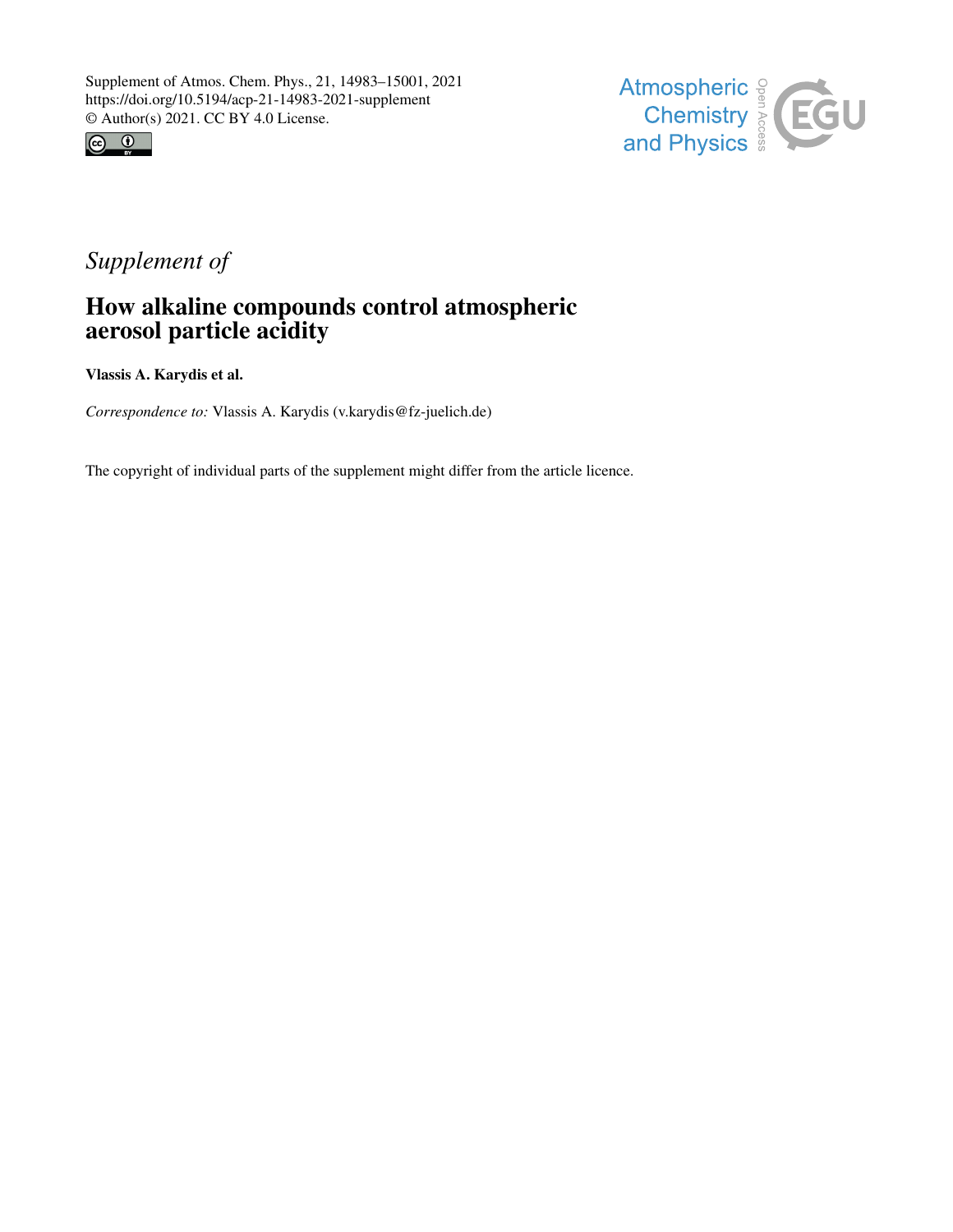## **Supplementary Materials**



**Figure S1: Time evolution of annual average pH as a function of cation/anion molar ratio over Europe (left) and the Eastern USA (right) during the period 1970-2020. The calculated ratio includes all ions from both solid salts and the liquid phase.**



**Figure S2: Temporal pH evolution in East and South Asia during the period 2008-2020. Black lines represent the reference simulation. Red lines show the sensitivity simulation in which SO<sup>2</sup> emissions are reduced by 75% in East Asia and increased by 50% in South Asia. Ranges represent the 1σ standard deviation.**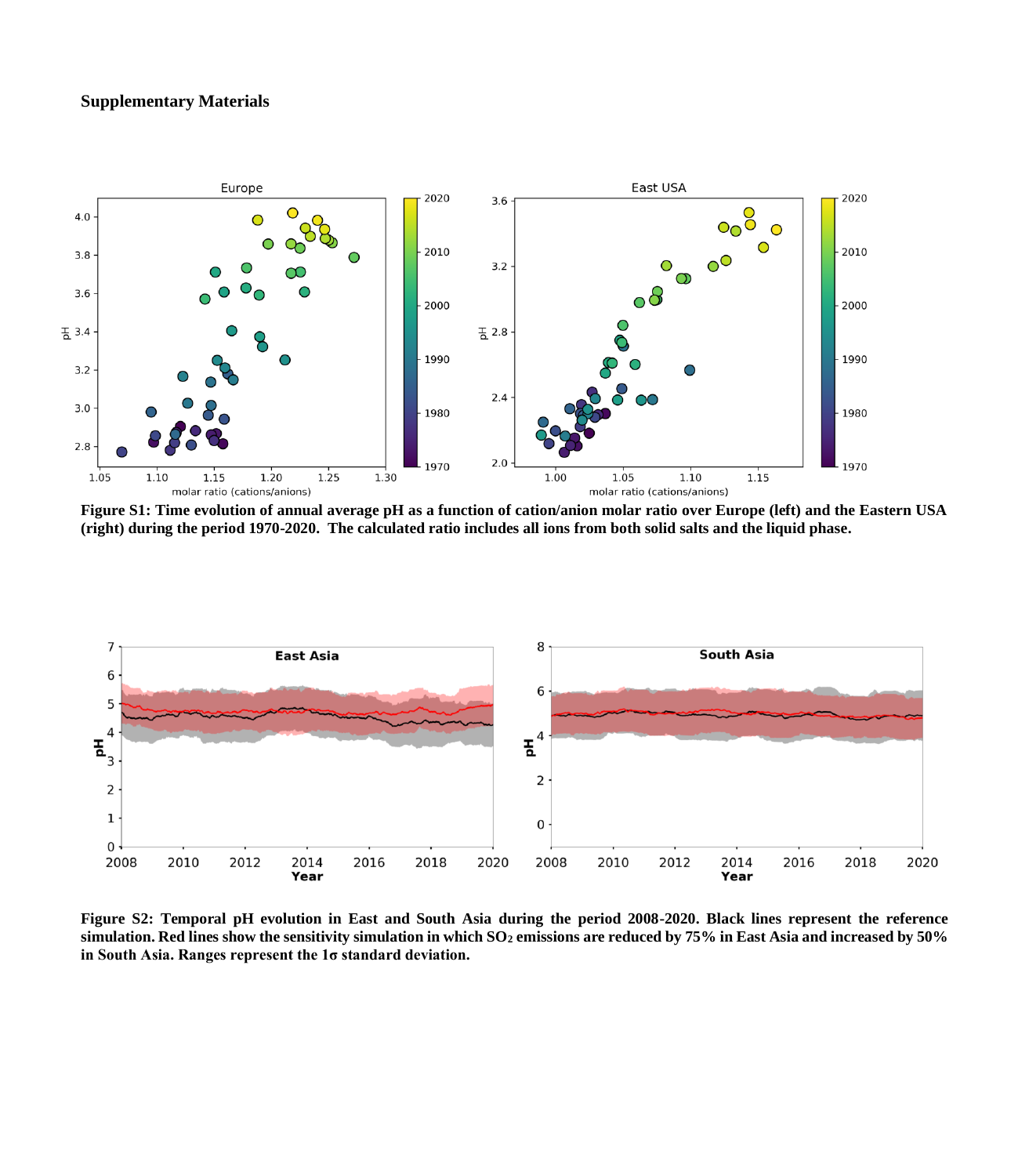

**Figure S3: Absolute change in the calculated mean near-surface fine aerosol particle pH during the period 2010-2015 (cf. central**  panel in Fig. 1) by assuming that aerosols are always aqueous solution droplets (metastable state). A negative change corresponds **to more acidic particles compared to the stable state assumption.**